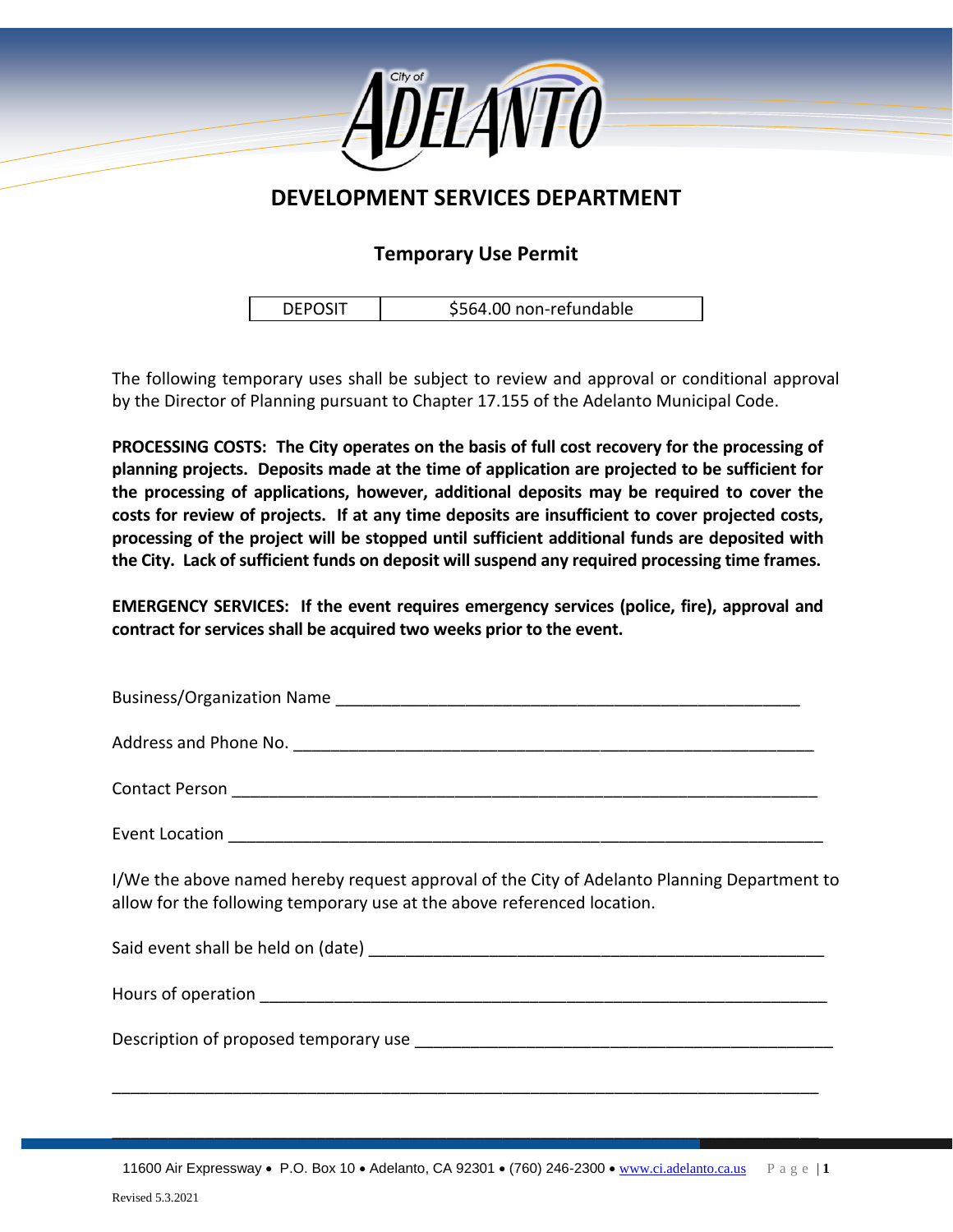## **APPLICATION FOR TEMPORARY USE PERMIT**

\_\_\_\_\_\_\_\_\_\_\_\_\_\_\_\_\_\_\_\_\_\_\_\_\_\_\_\_\_\_\_\_\_\_\_\_\_\_\_\_\_\_\_\_\_\_\_\_\_\_\_\_\_\_\_\_\_\_\_\_\_\_\_\_\_\_\_\_\_\_\_\_\_\_\_\_

\_\_\_\_\_\_\_\_\_\_\_\_\_\_\_\_\_\_\_\_\_\_\_\_\_\_\_\_\_\_\_\_\_\_\_\_\_\_\_\_\_\_\_\_\_\_\_\_\_\_\_\_\_\_\_\_\_\_\_\_\_\_\_\_\_\_\_\_\_\_\_\_\_\_\_\_

\_\_\_\_\_\_\_\_\_\_\_\_\_\_\_\_\_\_\_\_\_\_\_\_\_\_\_\_\_\_\_\_\_\_\_\_\_\_\_\_\_\_\_\_\_\_\_\_\_\_\_\_\_\_\_\_\_\_\_\_\_\_\_\_\_\_\_\_\_\_\_\_\_\_\_\_

PLEASE PROVIDE A PLOT PLAN AND OTHER GRAPHICS NECESSARY TO INDICATE THE LOCATION OF ALL PROPOSED EVENTS, THE LAYOUT OF FIXTURES OR TABLES, AND THE LOCATION AND SIZE OF ANY SIGNS, PENNANTS, BANNERS OR STREAMERS USED.

ALL INFORMATION, INCLUDING THIS APPLICATION, SHALL BE COPIED ONTO A USB OR EMAILED AS A PDF AND TURNED IN WITH THE ORIGINAL DOCUMENTS.

I/We hereby release, absolve, indemnify, hold harmless and waive any and all claims against the City of Adelanto in any matter and/or circumstance arising from said temporary use.

\_\_\_\_\_\_\_\_\_\_\_\_\_\_\_\_\_\_\_\_\_\_\_\_\_\_\_\_\_\_\_\_\_\_\_\_\_\_\_\_\_\_\_\_\_\_\_\_\_\_\_\_\_\_\_\_\_\_\_\_\_\_\_\_\_\_\_\_\_\_\_\_\_\_\_\_

Signature Date Date Date Date